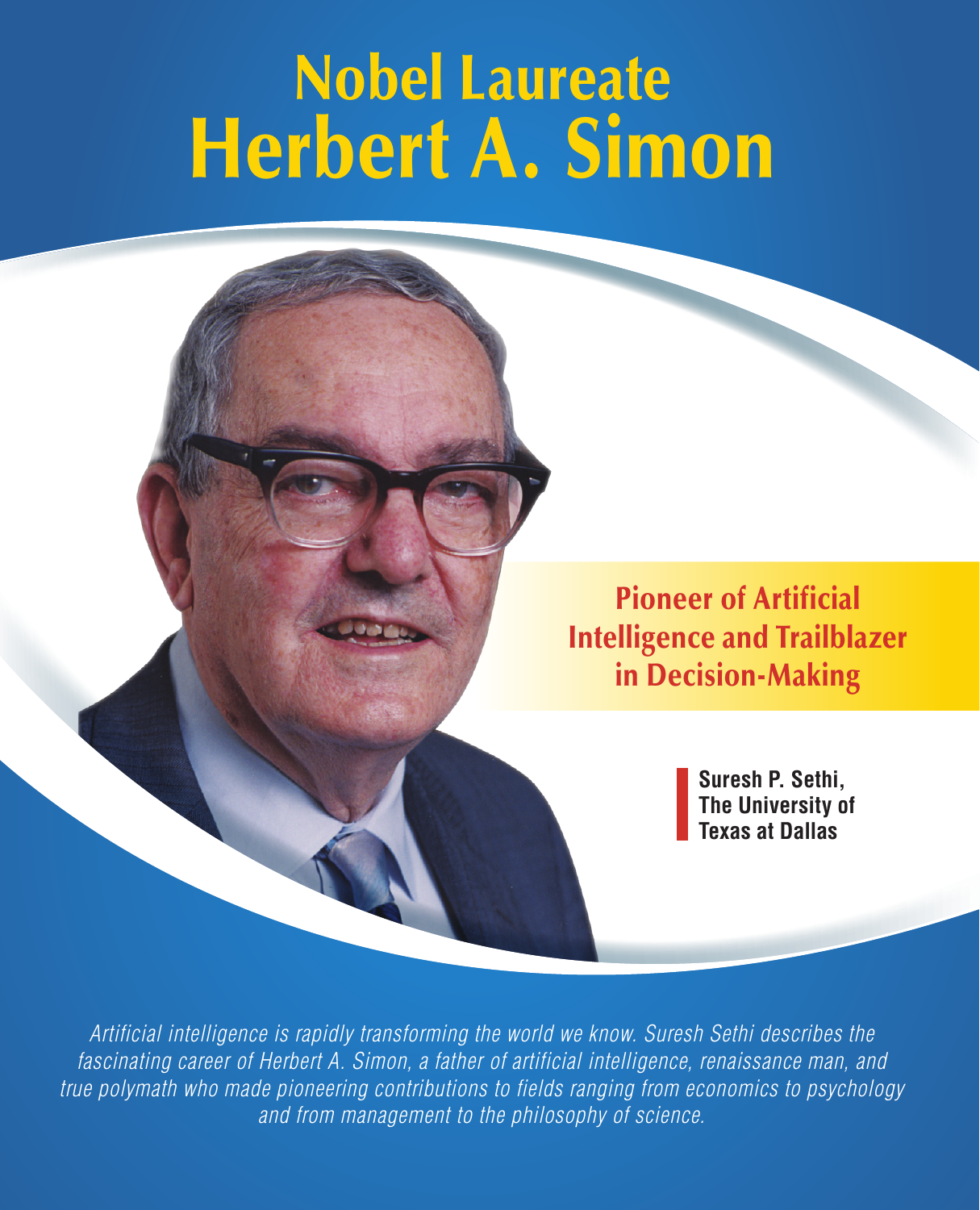erbert Alexander Simon was<br>born on June 15, 1916, in Mil-<br>waukee, WI. In 1978 he was<br>awarded the Nobel Prize in<br>Economics<sup>1</sup> for his pioneering reerbert Alexander Simon was born on June 15, 1916, in Milwaukee, WI. In 1978 he was awarded the Nobel Prize in search into the decision-making process in economic organizations. His interests, however, went far beyond economics. Simon crossed disciplinary borders to influence many fields. His work expanded the information sciences beyond recognition, allowed computers to model the behavior of highly complex systems, and transformed psychology by exploring human information processing. A Royal Academy of Sciences citation described him as follows:

"Simon rejects the assumptions made in the classical theory of the firm of an omniscient, rational, profit-maximizing entrepreneur. Instead, he starts from the psychology of learning, with its less complicated rules of choice and its more moderate demands on the memory and the calculating capacity of the decision-maker. He replaces the entrepreneur of the classical school by a number of co-operating decision-makers, whose capacities for rational action are limited by a lack of knowledge of the total consequences of their decisions and by personal and social ties. Since these decision-makers cannot choose a best alternative, as can the classical entrepreneur, they have to be content with a satisfactory alternative. Individual firms, therefore, strive not to maximize profits but to find acceptable solutions to acute problems."2

Simon believed that scholars, in devising tools and techniques for modeling human behavior, had absurdly unrealistic expectations of the ability of humans to make rational choices. He argued that human rationality was bounded by the limits on available information and by the human mind's capacity for processing information. As Simon

put it, "we need a less God-like, and more rat-like, picture of the chooser," adding, "decision makers can satisfice either by finding optimum solutions for a simplified world, or by finding satisfactory solutions for a more realistic world. Neither approach, in general, dominates the other, and both have continued to co-exist in the world of management science."

"Decision makers can satisfice either by finding optimum solutions for a simplified world, or by finding satisfactory solutions for a more realistic world."

The tools he developed throughout his career were designed to create just such rat-like models of how people solve problems.

Simon earned both his B.A. (1936) and his Ph.D. (1943) in political science from the University of Chicago. From 1942 to 1949, he worked as a professor of political science at Chicago's Illinois Tech, while transforming his doctoral dissertation into a book titled Administrative Behavior  $(1947).$ <sup>3</sup> Although Simon had been in his twenties when he wrote the original material, the book challenged, essentially successfully and correctly, much of the received administrative theory of the time and provided a new conceptual framework of decision making. In it, he proposed the concept of bounded rationality to describe the human decision-making process in which, although they intend to be purely rational, people use expedients other than those prescribed by global rationality to make choices – specifically, they tend to choose a merely

satisfactory solution, rather than insisting upon the optimal one. And the idea of bounded rationality applies to organizational as well as individual decision making. Simon later coined the term "satisfice,"4 a combination of "satisfy" and "suffice," to describe this process. $5, 6$ 

During this period, Simon was also building his education in economics by participating in weekly seminars, organized by the Cowles Commission,<sup>7</sup> in which no fewer than nine future Nobelists participated.

In 1949, he moved to what is now Carnegie Mellon University to collaborate with George L. Bach, William W. Cooper, and others in using W. L. Mellon's gift of \$5 million in endowment and \$1 million for a building to create a new business school. Their goal was to construct an institution offering a foundation of studies in economics and behavioral science upon which business education could be built. With new management science techniques on the horizon and the emergence of the electronic computer, it was a heady time to launch such a venture. With the Graduate School of Industrial Administration, now the Tepper School of Business, they succeeded brilliantly.

Simon still felt the need for a better theory of human problem-solving. Around 1954, he and his doctoral student Allen Newell conceived the idea of writing computer programs to simulate problem-solving so they could better study it. That idea was the beginning. Simon's research interests turned toward computer simulation of human cognition, a quest that would continue for the rest of his life. Holding that the programs are the theory, he became a fierce advocate of computer programs as the best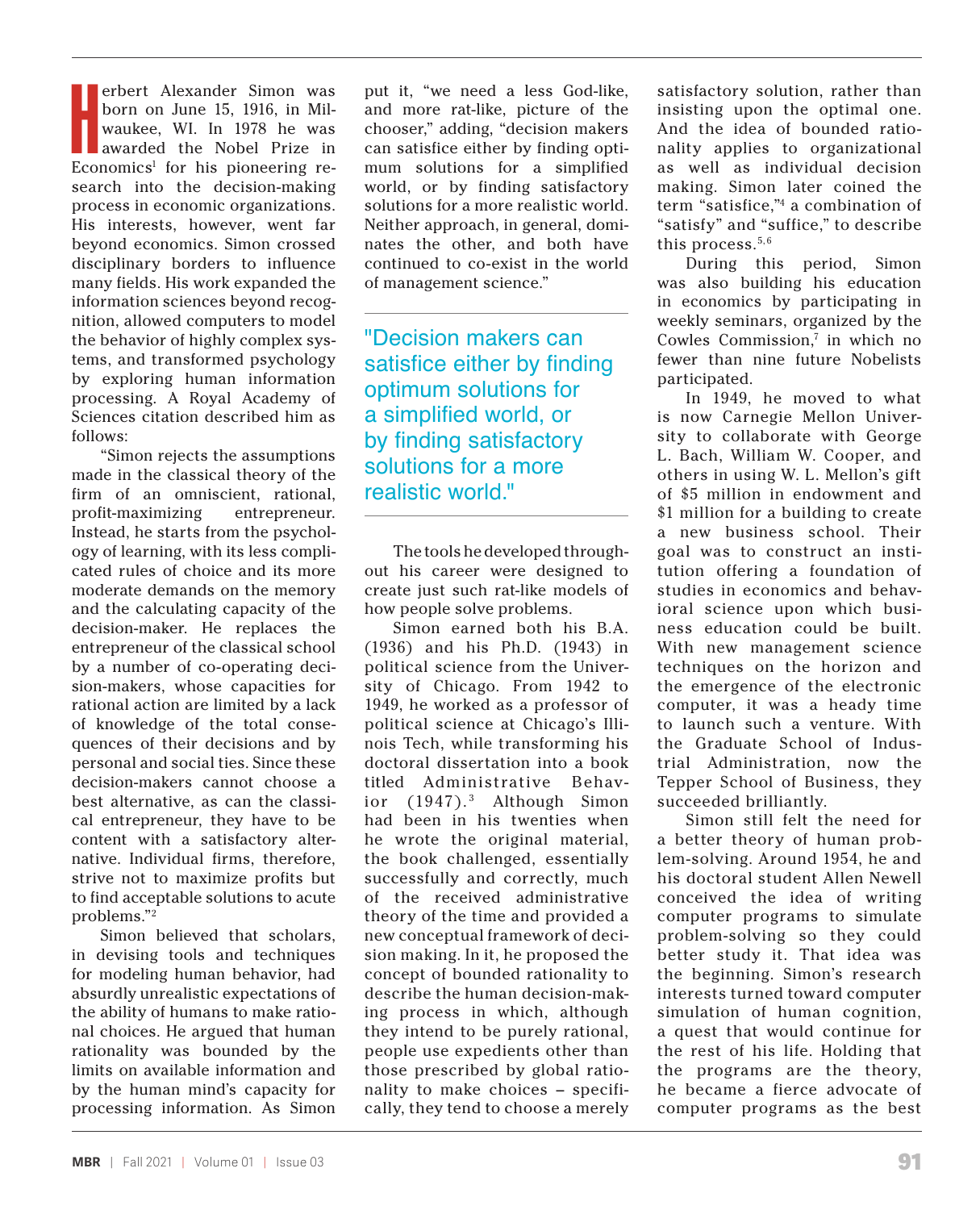formalism for psychological theories.

# "Over the Christmas holiday, Allen Newell and I invented a machine that thinks!"

Simon also developed and popularized heuristic programming. In 1955-56, he and Newell devised Logic Theorist (LT), the first successful artificial intelligence (AI) program, which successfully proved the theorems of Russell and Whitehead's Principia Mathematica.8 Simon was so excited by the work that he famously announced to his January undergraduate class, "Over the Christmas holiday, Allen Newell and I invented a machine that thinks."

By 1958, Simon had created another renowned program, the General Problem Solver (GPS). On the surface, both LT and GPS appeared to solve problems in much the same ways as humans. Simon insisted, however, that computer simulation was not an exercise in elaborating tautologies, but an empirical science that could teach us new and valuable things about ourselves and our world.

Beginning in the 1960s, Simon devoted his main research to extending the boundaries of artificial intelligence, particularly toward simulating human information processing, giving AI programs ever broader and less tightly structured tasks that called for increasingly substantial bodies of knowledge.

With a series of colleagues, Simon developed programs ranging from those that played chess, to the Elementary Perceiver and Memorizer (EPAM, co-created with Edward Feigenbaum) which simulated human sensory perception and learning, to BACON, which simulated the process of scientific discovery.

In 1972, he and Newell published a monumental book titled Human Problem Solving in which they introduced the notion of a program as a set of "production systems" or "if-then" statements. In 1975, they received ACM's prestigious A.M. Turing Award<sup>9</sup> for their basic contributions to artificial intelligence, the psychology of human cognition, and list processing. In light of his hugely influential work, Simon is justly considered one of the fathers of artificial intelligence.

Throughout his career, Simon believed that organization and structure were critical. Indeed, what his programs truly simulated was the structure of problem-solving. He concluded that human mental processes are hierarchical and associative. To replicate this hierarchical, associative model of the mind, Simon and Newell worked with J. C. Shaw (a programmer at RAND) to develop the first list processing language, IPL (Information Processing Language). While IPL was, in retrospect, a low-level assembly language for list processing, it was a major influence on the development of later list-processing languages, including Lisp itself.10

Since the days of Simon's early work, applications of AI have mushroomed. From Apple's Siri, which uses natural language processing, to Google's DeepMind, which uses deep learning, the impact of AI is ever increasing. In the business world, AI empowers businesses to work smarter and do far more with significantly less. AI reduces costs, increases efficiency, and boosts productivity while creating avenues for new products, services, and markets. According to IBM's 2021 Global AI Adoption Index, 31 percent of companies are now using AI while 43 percent are exploring its use. Interviews with business leaders, IT managers, executive advisors, analysts, and AI experts mentioned smarter supply chains, smarter and safer operations, quality control, optimization, targeted marketing, customer service and support, contextual understanding, and more effective learning as just some of AI's important applications.11 A recent piece in The Economist considered the controversy that would ensue if the Nobel prize in physiology or medicine were awarded to a non-human, in short, to  $AI.^{12}$ 

Simon was a renaissance man, a true polymath, and a pioneer in artificial intelligence, computer science, decision making, economics, management science, operations  $research<sub>13</sub>$  organizational design and behavior, production smoothing, and the philosophy of science. Few people in history have made scholarly contributions of such depth and breadth. His writing was concise and lucid. And although he was an affable man, in professional arguments he would not readily give an inch.

While at Carnegie Mellon, I had the good fortune to take Simon's course in Mathematical Social Sciences. There I discovered that Herb, as I came to know him, took pains to be extremely helpful to his students. One fine day, as I was crossing campus, I happened to encounter Herb. I spontaneously decided to ask him about an optimization problem I'd been working on and found to be unsolvable. He listened attentively, smiled, and said, "well then, make it simple." His glib response suggested a philosophy of research, that the way to solve some intractable problems is either to simplify them enough so that they become tractable, while retaining their essence, or to change your goal from optimizing to satisficing. Indeed, in his writings, Simon observed that in pure science, if scientists cannot